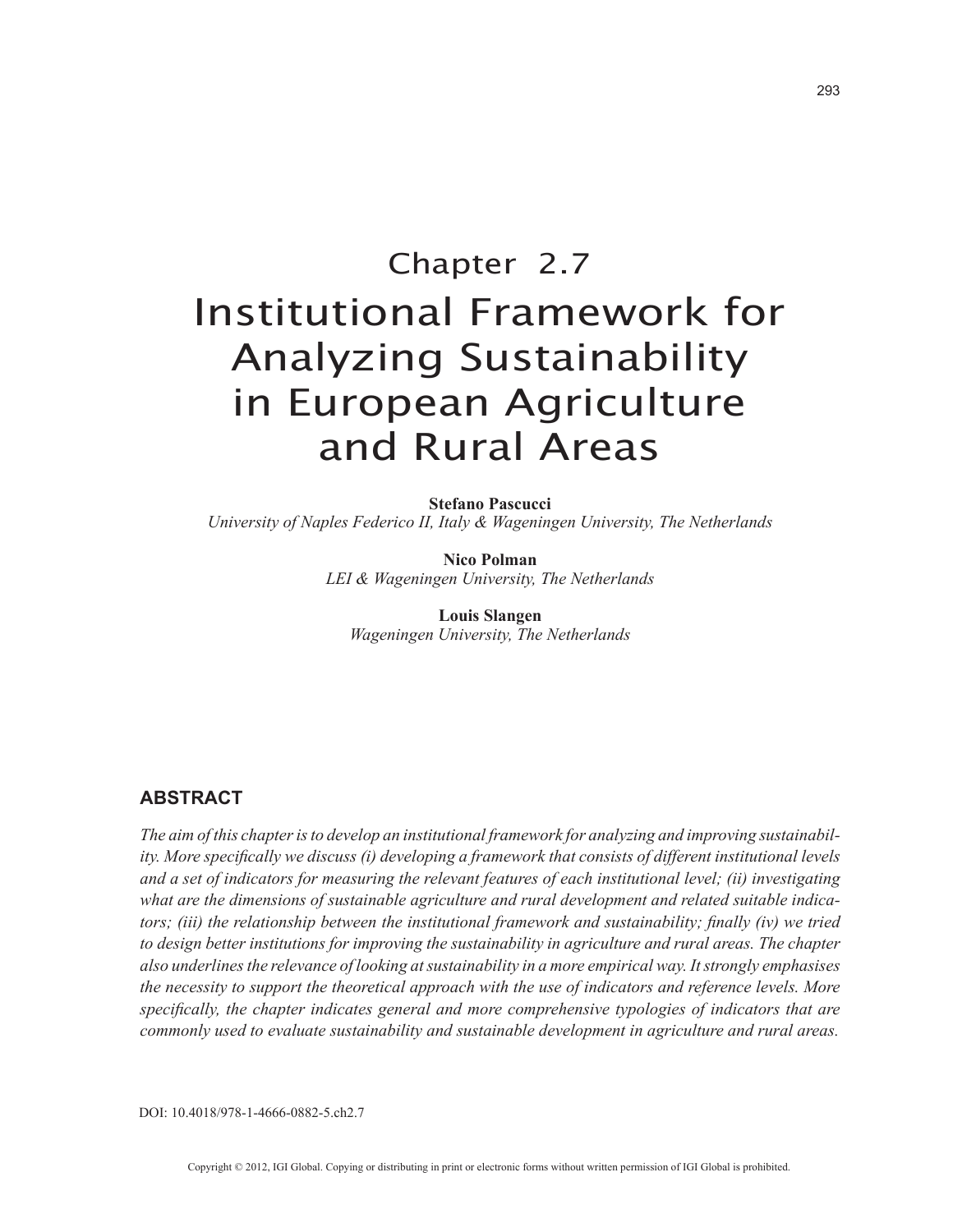## **INTRODUCTION**

Both institutions and sustainability are concepts with different interpretations. Institutions are very important to the triptych of economic, environmental and social dimensions of sustainable development. Many studies on sustainability or sustainable development (which we treat as synonyms) consider the institutional structure to be exogenous (cf. Schleyer et al., 2007: 13-16). In the case of markets the problem then becomes one of 'getting the prices right' so that agents will behave in a 'correct' (i.e., efficient and sustainable) manner. *Getting the prices right* follows logically from the prior problem of *getting the institutions right.* However, institutions are not always right (cf. Bromley, 1999: 3).

Given the complexity of institutions we need a framework that not only presents the different levels of institutions and but also the indicators for measuring the performance of these levels linked to sustainablity. This framework will be used for analyzing the role of institutions in getting a sustainable agriculture and rural development.

Despites his broad concept sustainability has become one of the main point in the policy-makers agenda, especially in the field where "natural resource use" is strongly implied (i.e. agriculture and rural areas). For example, the aim to enhance a sustainable agriculture is one of the foundations above which the rural development policies have been developed in the European Union in the last two decades.

The phenomenon sustainability encompassing three dimensions: economic, social and environmental. On the one hand these three dimensions of sustainability are complementary and to some extent overlapping. On the other hand, there are also trade-offs. For example prices of inputs and outputs do not always include the costs of the environment, and farmers do not always take into account the harmful environmental externalities that their activities cause. Further farmers can have insufficient knowledge about the effects of their activities on the environment and the use of natural resources.

The purpose of the Chapter is to develop an institutional framework for analyzing and improving sustainability in agriculture and rural areas. Our reasoning is settled in the European context even if some implications could be drawn for other socio-economic contexts (e.g. LDC).

This paper proceeds as follows. In Section 2 we present the institutional framework. Indicators to measure the quality of institutions are presented for each levels. Section 3 investigates what are the dimensions of sustainable agriculture and rural development and what potential indicators. Section 4 is oriented on designing better institutions for improving the sustainability of European agriculture and rural areas and the environmental dimension of sustainability. Finally in Section 5 we provide some concluding remarks and recommendations for further research – including informatics - in this domain.

## **THE INSTITUTIONAL FRAMEWORK**

Figure 1 shows the institutional framework. This Figure is partly based on Williamson (2000: 297), but there are some important differences specific for this Chapter. The main difference between our framework and Williamson's is that we add a level the 'incentives structure' distinguishing between them and the resource allocation decisions. These incentives can be based on rewards or punishment and on intrinsic or extrinsic motivation. *Intrinsic* or internal motivation is internal to the individual concerned and involves for instance the pleasure one gets from a task itself or from the sense of satisfaction in completing or even working on a task. *Extrinsic* or external motivation are monetary incentives, a grade for students, career concern, rules (of law), or direct order (as in a hierarchical governance structure). The incentives can continuously be changed, and when taken together with other levels, they are very important for the